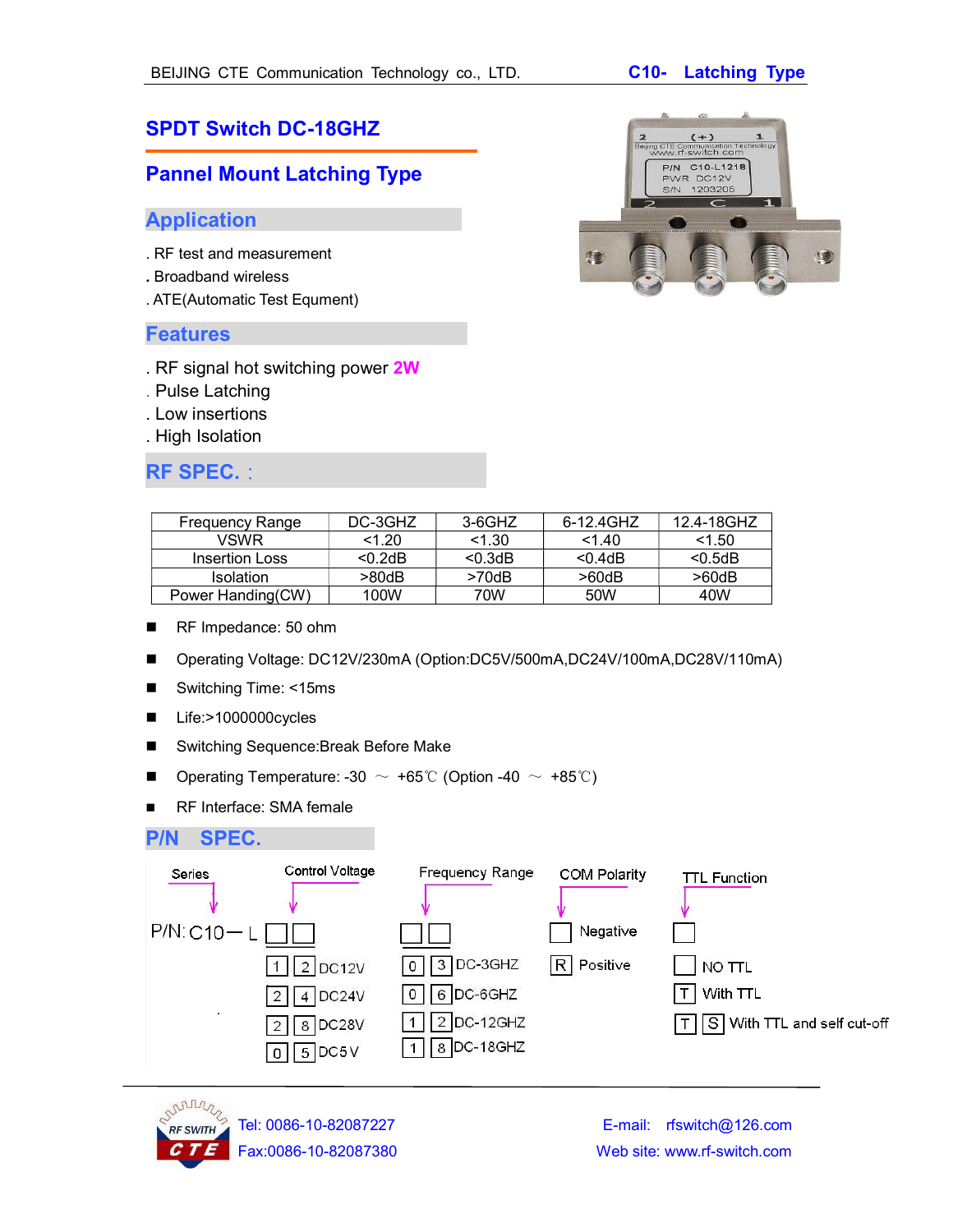# **Schemtic**

Voltage Control





| <b>Control Voltage</b> | $C-1$ | $C - 2$ |
|------------------------|-------|---------|
| $C1=V$ . $C2=0V$       | OΝ    | OFF     |
| $C1=0V$ . $C2=V$       | ∩FF   | ΩN      |

==================================================================================

With TTL Control



| <b>TTL IN C1&amp;C2</b> | $C-1$   | $C-2$ |
|-------------------------|---------|-------|
| $C1="1", C2="0"$        | $^+$ ON | OFF   |
| C2="1"<br>$C1 = "0".$   | OFF     |       |

Logic "0" (0-0.8V) ; Logic "1" (2.5-5V)



Fax:0086-10-82087380 Web site: www.rf-switch.com